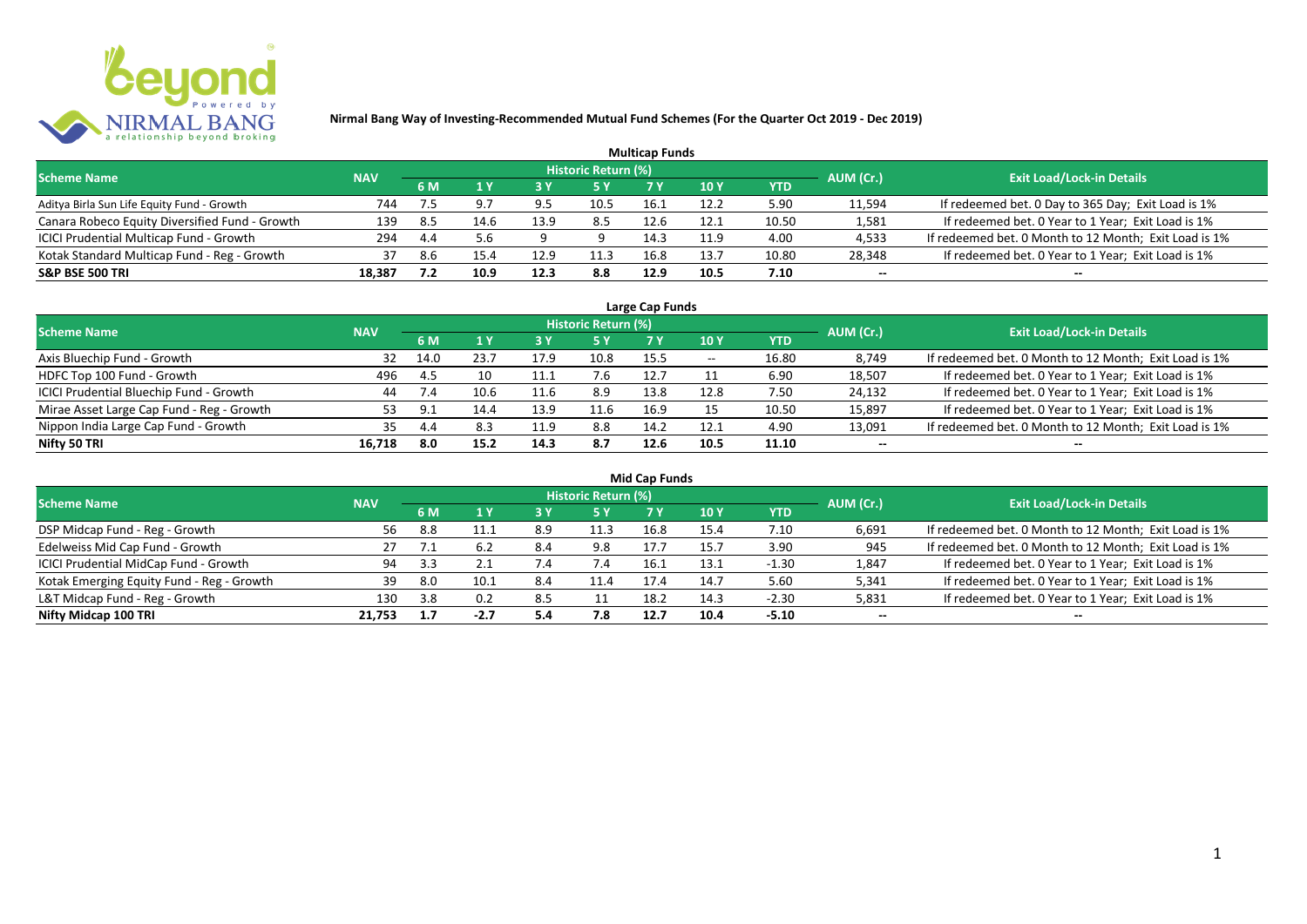

|                                                  |            |      |      |      |                            | Large & Midcap |      |      |           |                                                    |
|--------------------------------------------------|------------|------|------|------|----------------------------|----------------|------|------|-----------|----------------------------------------------------|
| <b>Scheme Name</b>                               | <b>NAV</b> |      |      |      | <b>Historic Return (%)</b> |                |      |      | AUM (Cr.) | <b>Exit Load/Lock-in Details</b>                   |
|                                                  |            | 6 M  |      |      | 5 Y                        | 7 V            |      | YTD  |           |                                                    |
| Canara Robeco Emerging Equities - Growth         | 94         | -4.9 |      |      | 12.5                       | 20.4           | 18.9 | 5.90 | 5,235     | If redeemed bet. 0 Year to 1 Year; Exit Load is 1% |
| Invesco India Growth Opportunities Fund - Growth | 36         | 11.0 | 13.6 | 14.3 | 10.6                       | 15.3           | 12.9 | 9.20 | 1,991     | If redeemed bet. 0 Year to 1 Year; Exit Load is 1% |
| Principal Emerging Bluechip Fund - Growth        | 106        |      |      | 10.2 |                            | 18.8           | 15.2 | 4.70 | 2,261     | If redeemed bet. 0 Year to 1 Year; Exit Load is 1% |
| NIFTY Large Midcap 250 TRI                       | 7.270      | -6.2 |      | 11.4 | 9.8                        | 14.3           | 11.5 | 3.90 | $- -$     | $- -$                                              |

| <b>Focused Funds</b>             |            |      |      |      |                            |      |       |       |           |                                                       |  |  |  |
|----------------------------------|------------|------|------|------|----------------------------|------|-------|-------|-----------|-------------------------------------------------------|--|--|--|
| <b>Scheme Name</b>               | <b>NAV</b> |      |      |      | <b>Historic Return (%)</b> |      |       |       | AUM (Cr.) | <b>Exit Load/Lock-in Details</b>                      |  |  |  |
|                                  |            | 6 M  |      |      | 5 Y                        |      | 10 Y  | YTD   |           |                                                       |  |  |  |
| Axis Focused 25 Fund - Growth    | 30         | 15.3 | 19.7 |      | 13.1                       | 15.7 | $- -$ | 13.30 | 8,800     | If redeemed bet. 0 Month to 12 Month; Exit Load is 1% |  |  |  |
| SBI Focused Equity Fund - Growth | 150        | 8.9  | 19.5 | 13.3 | 12.5                       |      |       | 13.60 | 6,125     | If redeemed bet. 0 Year to 1 Year; Exit Load is 1%    |  |  |  |
| <b>S&amp;P BSE 500 TRI</b>       | 18,387     |      | 10.9 | 12.5 | 8.8                        | 12.9 | 10.5  | 7.10  | $- -$     | $-$                                                   |  |  |  |

| <b>Small Cap Funds</b>                         |            |        |        |                     |      |                          |       |            |           |                                                    |  |  |  |
|------------------------------------------------|------------|--------|--------|---------------------|------|--------------------------|-------|------------|-----------|----------------------------------------------------|--|--|--|
| <b>Scheme Name</b>                             | <b>NAV</b> |        |        | Historic Return (%) |      |                          |       |            | AUM (Cr.) | <b>Exit Load/Lock-in Details</b>                   |  |  |  |
|                                                |            |        |        |                     | 5 Y  | 7 Y                      | 10Y   | <b>YTD</b> |           |                                                    |  |  |  |
| Franklin India Smaller Companies Fund - Growth | 49         | $-4.0$ | -4.5   |                     |      | 17.5                     | 15.2  | $-6.00$    | 7,031     | If redeemed bet. 0 Year to 1 Year; Exit Load is 1% |  |  |  |
| HDFC Small Cap Fund - Growth                   | 39         | -5.6   |        | 9.3                 | 9.5  | 14.5                     | 12.1  | $-9.00$    | 9,137     | If redeemed bet. 0 Year to 1 Year; Exit Load is 1% |  |  |  |
| L&T Emerging Businesses Fund - Reg - Growth    | 23         | $-1.7$ | $-7.1$ | 8.1                 | 11.3 | $\overline{\phantom{a}}$ | $- -$ | $-8.70$    | 6,112     | If redeemed bet. 0 Year to 1 Year; Exit Load is 1% |  |  |  |
| SBI Small Cap Fund - Growth                    | 54         | 8.6    | 8.3    | 12.4                | 16.5 | 23.7                     | 18.2  | 6.10       | 2,915     | If redeemed bet. 0 Year to 1 Year; Exit Load is 1% |  |  |  |
| Nifty Smallcap 100 TRI                         | 7.047      | $-5.1$ |        | $-0.1$              | 2.9  | 8.6                      |       | $-10.10$   | $- -$     | --                                                 |  |  |  |

## **ELSS Schemes (Tax Saving u/s 80-C)**

| <b>Scheme Name</b>                            | <b>NAV</b> |      |      | <b>Historic Return (%)</b> |           |       |               |       | AUM (Cr.) | <b>Exit Load/Lock-in Details</b> |
|-----------------------------------------------|------------|------|------|----------------------------|-----------|-------|---------------|-------|-----------|----------------------------------|
|                                               |            | 6 M  |      |                            | <b>5Y</b> | 7 Y   | <b>10Y</b>    | YTD   |           |                                  |
| Aditya Birla Sun Life Tax Relief 96 - Growth  | 32         |      | 6.8  |                            | 10.8      | 16    | 11.8          | 2.20  | 9,814     | Nil                              |
| Axis Long Term Equity Fund - Growth           | 49         | 14.8 | 20.1 | 15.7                       | 12.1      | 19.2  | $\sim$ $\sim$ | 14.00 | 21,492    | Nil                              |
| IDFC Tax Advantage (ELSS) Fund - Reg - Growth | 54         |      | 2.8  | 10.1                       | 9.2       | 14.6  | 12.6          | 0.80  | 2,053     | Nil                              |
| Invesco India Tax Plan - Growth               | 53         | 9.8  |      | 12.3                       | 10.1      | 15.9  | 14.1          | 7.70  | 962       | Nil                              |
| Mirae Asset Tax Saver Fund - Reg - Growth     | 19         |      | 16.1 | 16.1                       | $  \,$    | $- -$ | $- -$         | 11.90 | 2,671     | Nil                              |
| <b>S&amp;P BSE 200 TRI</b>                    | 5.969      | 8.0  | 12.6 | 13.1                       | 9.1       | 13.1  | 10.7          | 8.40  | $- -$     | $- -$                            |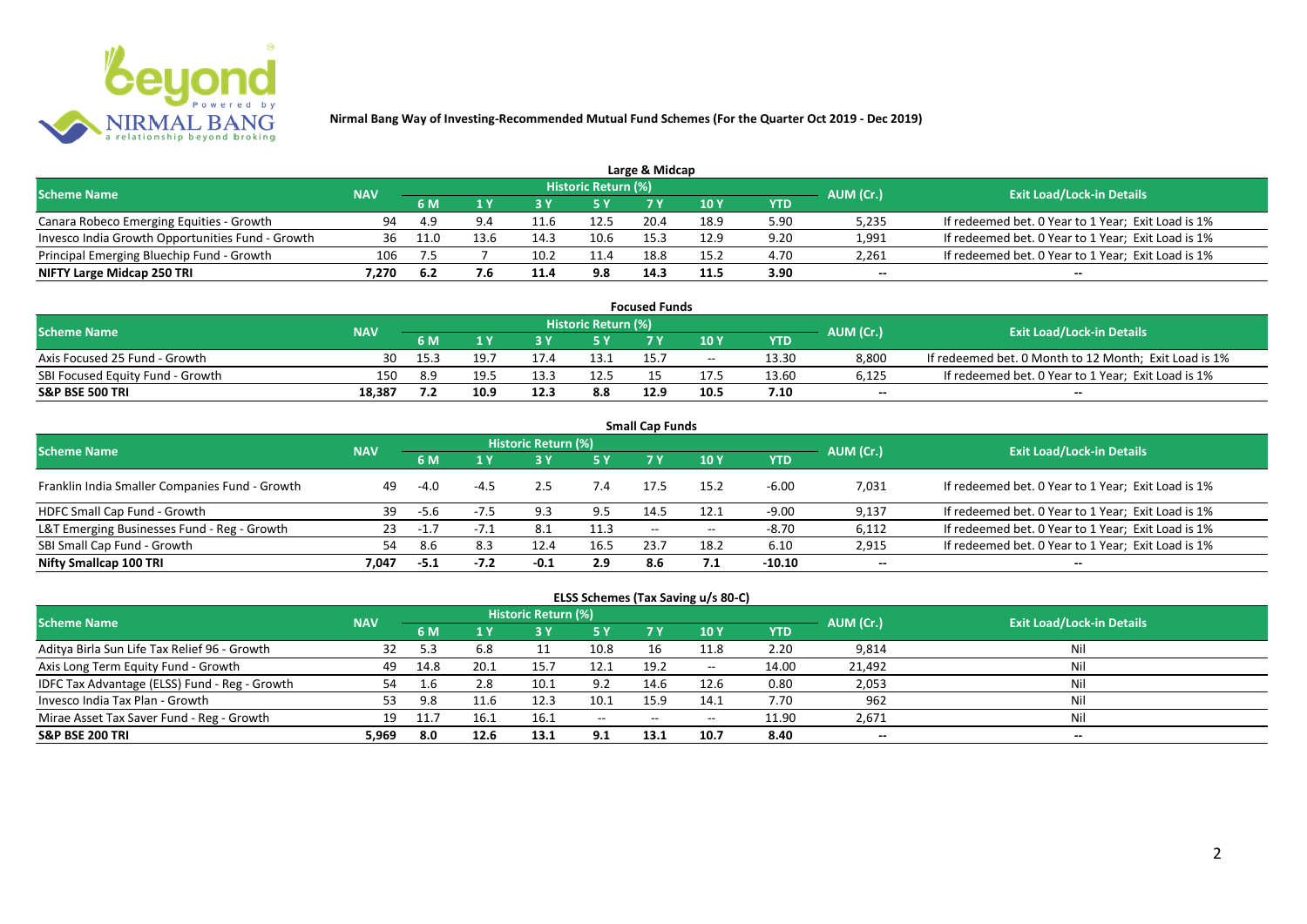

| Contra/Value Fund                         |            |     |      |                            |            |      |            |      |           |                                                    |  |  |  |  |
|-------------------------------------------|------------|-----|------|----------------------------|------------|------|------------|------|-----------|----------------------------------------------------|--|--|--|--|
| <b>Scheme Name</b>                        | <b>NAV</b> |     |      | <b>Historic Return (%)</b> |            |      |            |      | AUM (Cr.) | <b>Exit Load/Lock-in Details</b>                   |  |  |  |  |
|                                           |            | 6 M |      |                            | <b>5 Y</b> | 7 V  | <b>10Y</b> | YTD  |           |                                                    |  |  |  |  |
| Kotak India EQ Contra Fund - Reg - Growth |            | 6.9 | L2.4 | 13.9                       | 9.3        | 13.4 | 11.2       | 8.30 | 875       | If redeemed bet. 0 Year to 1 Year; Exit Load is 1% |  |  |  |  |
| Invesco India Contra Fund - Growth        | 48         | 6.6 | 7.9  | 13.2                       | 10.9       | 16.5 | 13.3       | 4.20 | 4,486     | If redeemed bet. 0 Year to 1 Year; Exit Load is 1% |  |  |  |  |
| UTI Value Opportunities Fund - Growth     | 63         |     | 10.5 | 9.7                        | 5.5        | 10.5 | 10.6       | 7.20 | 4,461     | If redeemed bet. 0 Year to 1 Year; Exit Load is 1% |  |  |  |  |
| Nippon India Value Fund - Growth          | 74         |     | 7.6  | 10.1                       | 8.4        | 12.5 |            | 4.00 | 3,152     | If redeemed bet. 0 Year to 1 Year; Exit Load is 1% |  |  |  |  |
| <b>S&amp;P BSE 500 TRI</b>                | 18.387     |     | 10.9 | 12.3                       | 8.8        | 12.9 | 10.5       | 7.10 | $- -$     | $- -$                                              |  |  |  |  |

| Sector/Thematic                                                           |            |        |        |                            |                          |      |            |            |           |                                                       |  |  |  |  |
|---------------------------------------------------------------------------|------------|--------|--------|----------------------------|--------------------------|------|------------|------------|-----------|-------------------------------------------------------|--|--|--|--|
| Scheme Name                                                               | <b>NAV</b> |        |        | <b>Historic Return (%)</b> |                          |      |            |            | AUM (Cr.) | <b>Exit Load/Lock-in Details</b>                      |  |  |  |  |
|                                                                           |            | 6 M    | 1Y     | <b>3 Y</b>                 | <b>5Y</b>                | 7 Y  | <b>10Y</b> | <b>YTD</b> |           |                                                       |  |  |  |  |
| Canara Robeco Consumer Trends Fund - Reg -<br>Growth                      | 43         | 15.2   | 22     | 15.2                       | 12.7                     | 16   | 15.2       | 13.30      | 373       | If redeemed bet. 0 Year to 1 Year; Exit Load is 1%    |  |  |  |  |
| Mirae Asset Great Consumer Fund - Growth                                  | 37         | 13.4   | 15.4   | 16.4                       | 12.3                     | 16.4 | $- -$      | 8.00       | 931       | If redeemed bet. 0 Year to 1 Year; Exit Load is 1%    |  |  |  |  |
| <b>ICICI Prudential Technology Fund - Growth</b>                          | 57         | $-0.9$ | $-0.6$ | 16.1                       | 7.8                      | 17.1 | 16.2       | 1.20       | 422       | If redeemed bet. 0 Day to 15 Day; Exit Load is 1%     |  |  |  |  |
| Nippon India Pharma Fund - Growth                                         | 147        | 3.1    | $-4.3$ | 1.3                        | 3.4                      |      | 14.4       | $-1.50$    | 2,430     | If redeemed bet. 0 Year to 1 Year; Exit Load is 1%    |  |  |  |  |
| BNP Paribas India Consumption Fund - Reg - Growth                         | 13         | 15.8   | 24.4   | $- -$                      | $\overline{\phantom{a}}$ | $-$  | $- -$      | 15.70      | 441       | If redeemed bet. 0 Month to 12 Month; Exit Load is 1% |  |  |  |  |
| ICICI Prudential Banking and Financial Services Fund -<br>Retail - Growth | 67         | 7.3    | 18.6   | 14.1                       | 14.1                     | 18.1 | 16.5       | 10.60      | 3,445     | If redeemed bet. 0 Day to 15 Day; Exit Load is 1%     |  |  |  |  |
| <b>S&amp;P BSE 500 TRI</b>                                                | 18,387     | 7.2    | 10.9   | 12.3                       | 8.8                      | 12.9 | 10.5       | 7.10       | --        | --                                                    |  |  |  |  |

|                                                            |            |           |      |                            |       |                          | <b>Dynamic Asset Allocation Funds</b> |            |           |                                                         |
|------------------------------------------------------------|------------|-----------|------|----------------------------|-------|--------------------------|---------------------------------------|------------|-----------|---------------------------------------------------------|
| Scheme Name                                                | <b>NAV</b> |           |      | <b>Historic Return (%)</b> |       |                          |                                       |            |           | <b>Exit Load/Lock-in Details</b>                        |
|                                                            |            | <b>6M</b> | 1 Y  | 3 Y                        | 5 Y   | <b>7Y</b>                | <b>10Y</b>                            | <b>YTD</b> | AUM (Cr.) |                                                         |
| ICICI Prudential Balanced Advantage Fund - Reg -<br>Growth | 38         | 7.6       | 12.6 | 9.8                        |       | 12.4                     | 12.2                                  | 9.10       | 28,287    | If redeemed bet. 0 Year to 1 Year; Exit Load is 1%      |
| Invesco India Dynamic Equity Fund - Growth                 | 30         | 5.9       | 11.3 | 9.9                        | 7.7   | 12.3                     | 10.5                                  | 8.80       | 924       | If redeemed bet. 0 Month to 3 Month; Exit Load is 0.25% |
| Nippon India Balanced Advantage Fund - Growth              | 93         | 4.3       | 9.5  | 10                         | 7.6   |                          | 10.9                                  | 6.90       | 2,495     | If redeemed bet. 0 Month to 12 Month; Exit Load is 1%   |
| SBI Dynamic Asset Allocation Fund - Reg - Growth           | 14         | 3.9       | 5.2  | 9.5                        | $- -$ | $\overline{\phantom{a}}$ | $- -$                                 | 4.30       | 683       | If redeemed bet. 0 Month to 12 Month; Exit Load is 1%   |
| NIFTY 50 Hybrid Composite Debt 65:35 Index                 | 10,385     | 7.0       | 14.6 | 11.9                       | 8.8   | 11.3                     | 9.9                                   | 10.80      | $- -$     | $- -$                                                   |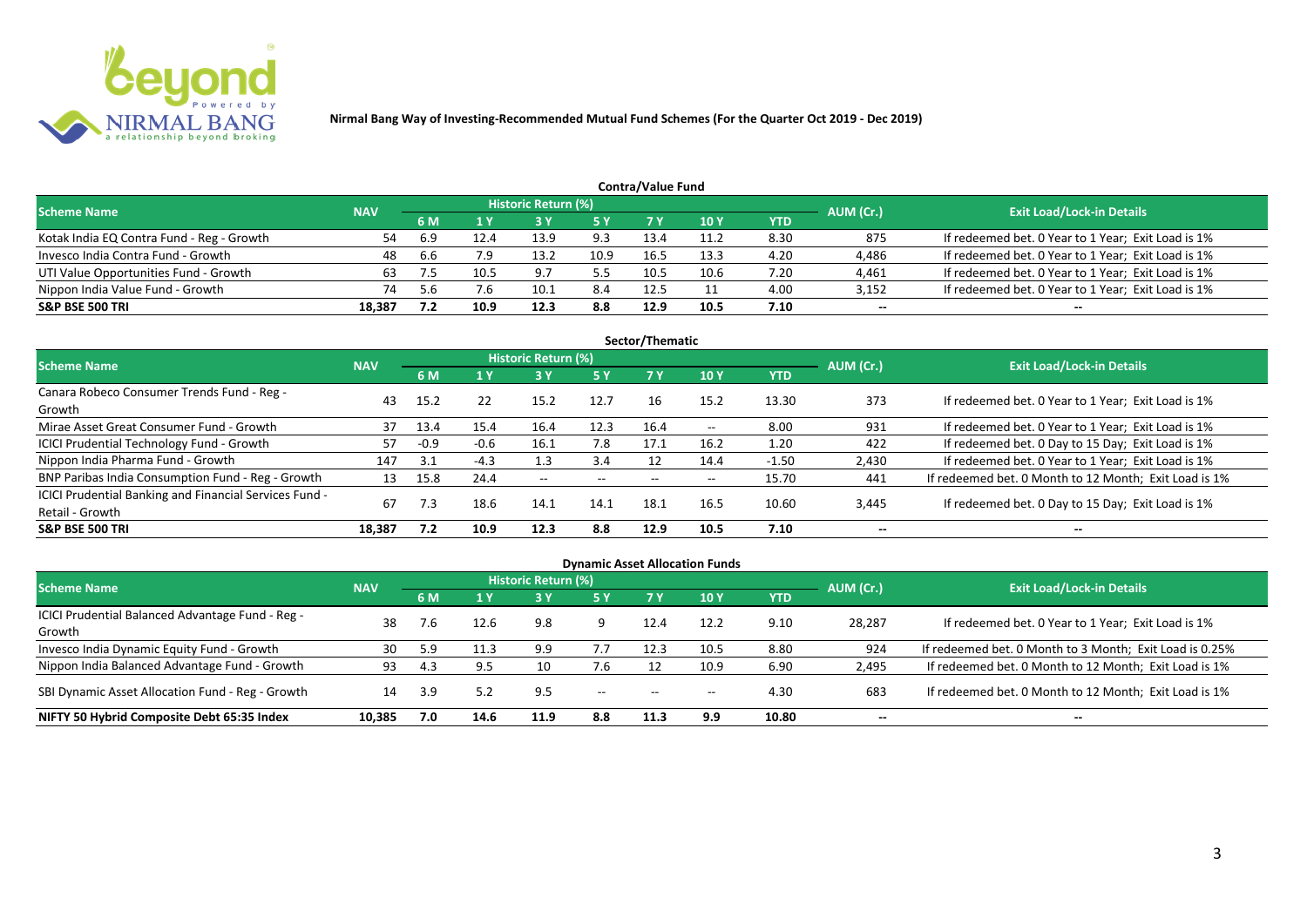

| <b>Hybrid Aggressive</b>                        |            |      |      |                            |           |                          |            |            |           |                                                       |  |  |  |  |
|-------------------------------------------------|------------|------|------|----------------------------|-----------|--------------------------|------------|------------|-----------|-------------------------------------------------------|--|--|--|--|
| <b>Scheme Name</b>                              | <b>NAV</b> |      |      | <b>Historic Return (%)</b> |           |                          |            |            | AUM (Cr.) | <b>Exit Load/Lock-in Details</b>                      |  |  |  |  |
|                                                 |            | 6 M  | 1 Y  | 3 Y                        | <b>5Y</b> | 7 Y                      | <b>10Y</b> | <b>YTD</b> |           |                                                       |  |  |  |  |
| HDFC Hybrid Equity Fund - Growth                | 54         | -4.5 |      | 6.8                        | 4.9       | 10.3                     | 8.7        | 5.80       | 21,087    | If redeemed bet. 0 Year to 1 Year; Exit Load is 1%    |  |  |  |  |
| ICICI Prudential Equity & Debt Fund - Growth    | 137        | 5.4  | 8.2  | 9.5                        | 9.2       | 14.4                     | 13.6       | 6.70       | 23,950    | If redeemed bet. 0 Year to 1 Year; Exit Load is 1%    |  |  |  |  |
| Mirae Asset Hybrid - Equity Fund - Reg - Growth | 15         |      | 12.7 | 11.8                       | $- -$     | $\overline{\phantom{a}}$ |            | 9.60       | 2,809     | If redeemed bet. 0 Year to 1 Year; Exit Load is 1%    |  |  |  |  |
| SBI Equity Hybrid Fund - Growth                 | 143        | 9.2  | 16.4 | 10.9                       | 10.4      | 14.8                     | 12.1       | 11.40      | 30,551    | If redeemed bet. 0 Month to 12 Month; Exit Load is 1% |  |  |  |  |
| Canara Robeco Equity Hybrid Fund - Growth       | 166        | 8.0  | 13.3 | 10.6                       | 9.6       | 13.4                     | 12.6       | 10.00      | 2,607     | If redeemed bet. 0 Year to 1 Year; Exit Load is 1%    |  |  |  |  |
| NIFTY 50 Hybrid Composite Debt 65:35 Index      | 10,385     | 7.0  | 14.6 | 11.9                       | 8.8       | 11.3                     | 9.9        | 10.80      | $- -$     | --                                                    |  |  |  |  |

| <b>Arbitrage Fund</b>                      |            |     |  |                            |     |     |  |            |           |                                                         |  |  |  |  |
|--------------------------------------------|------------|-----|--|----------------------------|-----|-----|--|------------|-----------|---------------------------------------------------------|--|--|--|--|
| <b>Scheme Name</b>                         | <b>NAV</b> |     |  | <b>Historic Return (%)</b> |     |     |  |            | AUM (Cr.) | <b>Exit Load/Lock-in Details</b>                        |  |  |  |  |
|                                            |            | L M |  | <b>6 M</b>                 | 4 V |     |  | <b>YTD</b> |           |                                                         |  |  |  |  |
| IDFC Arbitrage Fund - Reg - Growth         |            | 4.7 |  | 6.2                        | 6.4 | 6.3 |  | 6.50       | 10,891    | If redeemed bet. 0 Month to 1 Month; Exit Load is 0.25% |  |  |  |  |
| Kotak Equity Arbitrage Fund - Reg - Growth |            | 4.9 |  | 6.1                        |     | 6.3 |  | 6.40       | 16,198    | If redeemed bet. 0 Day to 30 Day; Exit Load is 0.25%    |  |  |  |  |
| Nippon India Arbitrage Fund - Growth       |            | 4.h |  | . ხ.                       | 6.4 | 6.6 |  | 6.50       | 9,497     | If redeemed bet. 0 Month to 1 Month; Exit Load is 0.25% |  |  |  |  |

|                                          |            |     |      |                     |        | <b>Equity Saver</b>      |       |            |           |                                                       |
|------------------------------------------|------------|-----|------|---------------------|--------|--------------------------|-------|------------|-----------|-------------------------------------------------------|
| <b>Scheme Name</b>                       | <b>NAV</b> |     |      | Historic Return (%) |        |                          |       |            | AUM (Cr.) | <b>Exit Load/Lock-in Details</b>                      |
|                                          |            | 6 M |      |                     |        |                          | 10Y   | <b>YTD</b> |           |                                                       |
| Axis Equity Saver Fund - Reg - Growth    |            |     | 10.6 | 8.7                 | $\sim$ | $-$                      | $-$   | 7.70       | 805       | If redeemed bet. 0 Month to 12 Month; Exit Load is 1% |
| <b>HDFC Equity Savings Fund - Growth</b> |            | 3.4 |      |                     | 7.6    | 8.9                      |       | 5.00       | 4,732     | If redeemed bet. 0 Year to 1 Year; Exit Load is 1%    |
| Kotak Equity Savings Fund - Reg - Growth |            |     | 8.9  | 8.3                 | 7.7    | $\overline{\phantom{a}}$ | $- -$ | 6.80       | 1,908     | If redeemed bet. 0 Year to 1 Year; Exit Load is 1%    |
| CRISIL Hybrid 50+50 - Moderate Index*    | --         |     |      | $- -$               | --     | --                       | $- -$ |            | $- -$     | $- -$                                                 |

| <b>Liquid Funds</b>              |            |            |     |                     |     |       |            |                 |           |                                  |  |  |  |
|----------------------------------|------------|------------|-----|---------------------|-----|-------|------------|-----------------|-----------|----------------------------------|--|--|--|
| <b>Scheme Name</b>               | <b>NAV</b> |            |     | Historic Return (%) |     |       | <b>YTM</b> | Avg             | AUM (Cr.) | <b>Exit Load/Lock-in Details</b> |  |  |  |
|                                  |            | <b>1 W</b> | 2 W | 1 M                 | 3M  | 1 Y   |            | <b>Maturity</b> |           |                                  |  |  |  |
| Axis Liquid Fund - Growth        | 2.148      |            |     |                     | 5.6 |       | 5.69       | $\sim$          | 30,068    | *Ref Footnote                    |  |  |  |
| IDFC Cash Fund - Reg - Growth    | 2.344      | 4.8        |     |                     | 5.3 |       | 5.55       | $\sim$          | 13,603    | *Ref Footnote                    |  |  |  |
| Kotak Liquid Fund - Reg - Growth | 3.920      | 4.7        |     |                     | 5.4 |       | 5.6        | $- -$           | 26.459    | *Ref Footnote                    |  |  |  |
| <b>CRISIL Liquid Fund Index</b>  | $- -$      | 5.2        |     | J.U                 | 5.9 | $- -$ |            | $- -$           | $- -$     | $- -$                            |  |  |  |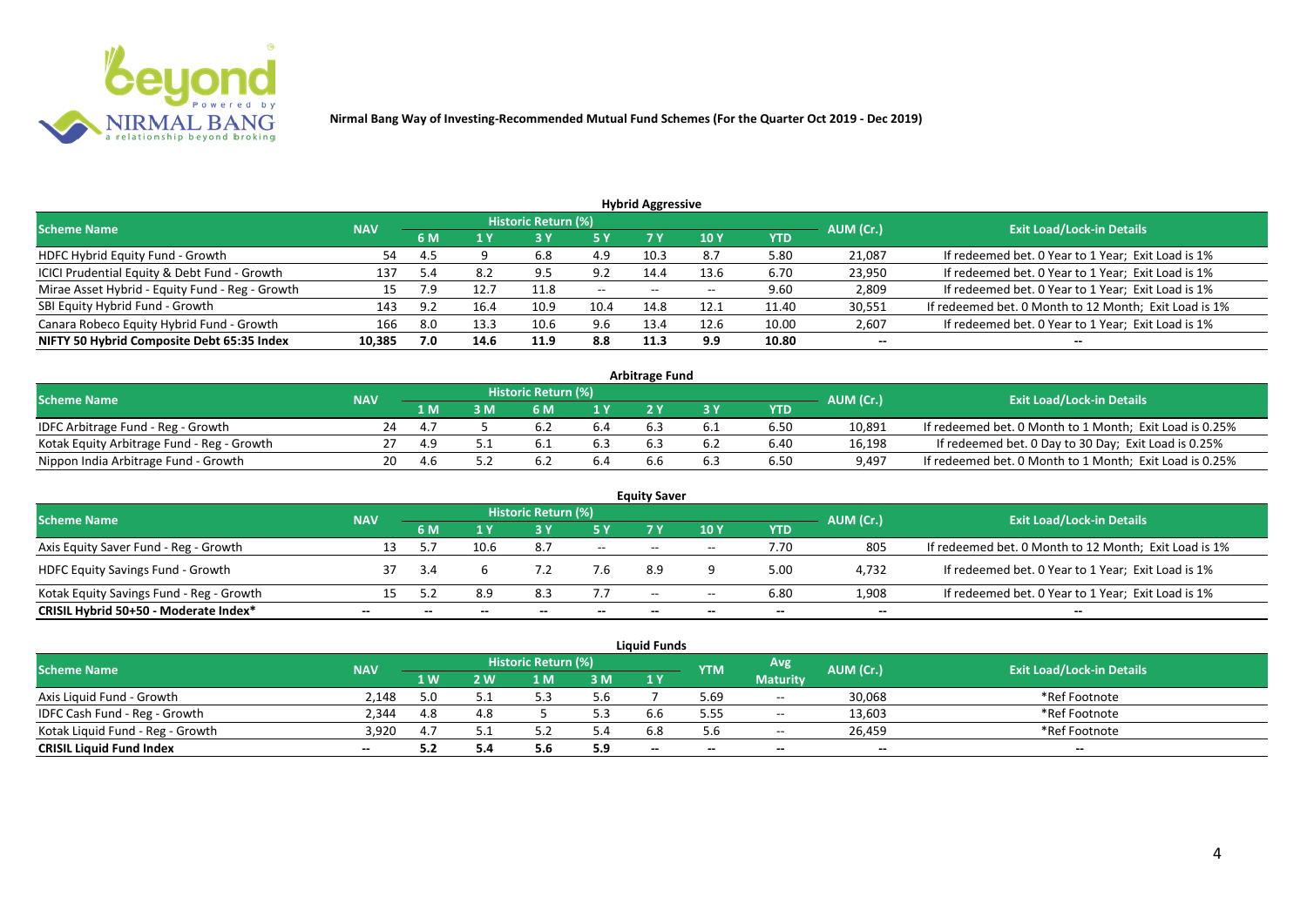

| <b>Ultra Short Fund</b>                       |            |      |     |                            |        |       |            |                 |           |                                  |  |  |  |  |
|-----------------------------------------------|------------|------|-----|----------------------------|--------|-------|------------|-----------------|-----------|----------------------------------|--|--|--|--|
| <b>Scheme Name</b>                            | <b>NAV</b> |      |     | <b>Historic Return (%)</b> |        |       | <b>YTM</b> | Avg             | AUM (Cr.) | <b>Exit Load/Lock-in Details</b> |  |  |  |  |
|                                               |            | '1 M | : M | 6 M                        | 1 Y    | 3 Y   |            | <b>Maturity</b> |           |                                  |  |  |  |  |
| IDFC Ultra Short Term Fund - Reg - Growth     |            | 6.8  |     | 8.2                        | 8.6    | $- -$ | 6.28       | $\sim$ $\sim$   | 4,254     | Nil                              |  |  |  |  |
| Sundaram Ultra Short Term Fund - Reg - Growth | 10         | 5.8  | 5.9 | $- -$                      | $  \,$ | $-$   | 6.32       | $\sim$ $\sim$   | 317       | Nil                              |  |  |  |  |
| L&T Ultra Short Term Fund - Growth            | 32         | 6.3  | 6.6 | 7.8                        | 8.2    |       | 6.06       | $\sim$          | 2,841     | Nil                              |  |  |  |  |
| <b>NIFTY Ultra Short Duration Debt Index</b>  | 3,965      | 6.8  | 6.6 | 7.9                        | 8.3    |       | $- -$      | $- -$           | $- -$     | $- -$                            |  |  |  |  |

| <b>Money Market Fund</b>                                   |            |     |     |                     |       |           |             |                 |           |                                  |  |  |  |
|------------------------------------------------------------|------------|-----|-----|---------------------|-------|-----------|-------------|-----------------|-----------|----------------------------------|--|--|--|
| <b>Scheme Name</b>                                         | <b>NAV</b> |     |     | Historic Return (%) |       |           | <b>IYTM</b> | Avg             | AUM (Cr.) | <b>Exit Load/Lock-in Details</b> |  |  |  |
|                                                            |            | 1 M | I M | 6 M                 | 1Y    | <b>3Y</b> |             | <b>Maturity</b> |           |                                  |  |  |  |
| Aditya Birla Sun Life Money Manager Fund - Reg -<br>Growth | 263        |     | 6.7 | 8.3                 | 8.5   |           | 5.98        | $- -$           | 10,452    | Nil                              |  |  |  |
| Franklin India Savings Fund - Growth                       | 36         |     |     | 8.9                 |       |           | 6.41        | $- -$           | 3,571     | Nil                              |  |  |  |
| Nippon India Money Market Fund - Growth                    | 2,964      |     |     | 8.3                 | 8.6   |           | 6.13        | $- -$           | 3,549     | Nil                              |  |  |  |
| <b>CRISIL Liquid Fund Index</b>                            | $- -$      | 5.6 | 5.9 | 6.6                 | $- -$ | $- -$     | $- -$       | $-$             | $- -$     | $- -$                            |  |  |  |

| <b>Short Term Fund</b>                          |            |       |     |                     |      |           |            |                 |           |                                  |  |  |  |  |
|-------------------------------------------------|------------|-------|-----|---------------------|------|-----------|------------|-----------------|-----------|----------------------------------|--|--|--|--|
| <b>Scheme Name</b>                              | <b>NAV</b> |       |     | Historic Return (%) |      |           | <b>YTM</b> | Avg             | AUM (Cr.) | <b>Exit Load/Lock-in Details</b> |  |  |  |  |
|                                                 |            | '1 M. | 3 M | 6 M                 | 1Y   | <b>3Y</b> |            | <b>Maturity</b> |           |                                  |  |  |  |  |
| Axis Short Term Fund - Growth                   | 22         | 11.3  |     |                     | 10.5 |           | 6.89       | $- -$           | 3,073     | Nil                              |  |  |  |  |
| HDFC Short Term Debt Fund - Growth              |            | 11.2  |     |                     | 10.3 |           | 7.56       | $\sim$          | 8,974     | Nil                              |  |  |  |  |
| IDFC Bond Fund - Short Term Plan - Reg - Growth | 40         | -11.5 |     | 11.4                | 10.9 |           | 7.05       | $- -$           | 10,676    | Nil                              |  |  |  |  |
| Kotak Bond Short Term Fund - Reg - Growth       |            | 10.6  |     | 11.3                | 10.6 |           | 7.59       | $- -$           | 9,949     | Nil                              |  |  |  |  |
| L&T Short Term Bond Fund - Reg - Growth         | 19         |       | 8.6 |                     | 10.4 |           | 7.04       | $\sim$          | 4,674     | Nil                              |  |  |  |  |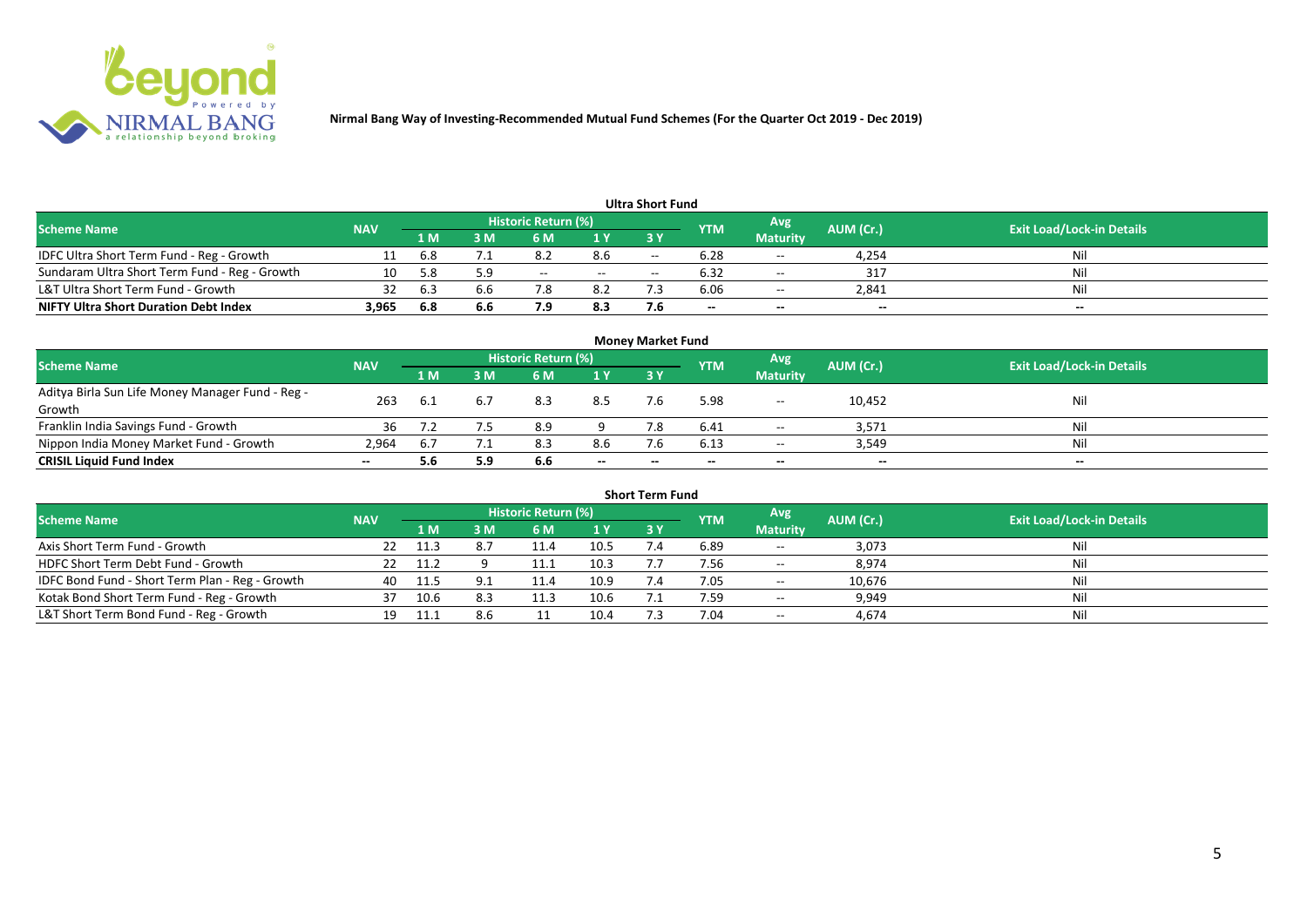

| <b>Low Duration Fund</b>                  |            |     |     |                            |     |     |            |                 |           |                                  |  |  |  |  |
|-------------------------------------------|------------|-----|-----|----------------------------|-----|-----|------------|-----------------|-----------|----------------------------------|--|--|--|--|
| <b>Scheme Name</b>                        | <b>NAV</b> |     |     | <b>Historic Return (%)</b> |     |     | <b>YTM</b> | Avg             | AUM (Cr.) | <b>Exit Load/Lock-in Details</b> |  |  |  |  |
|                                           |            | 1 M | 3 M |                            | 1Y  | 3Y  |            | <b>Maturity</b> |           |                                  |  |  |  |  |
| Axis Treasury Advantage Fund - Growth     | 2.202      |     |     | $Q \Lambda$                | 9.4 | - - | 6.43       | $- -$           | 3,561     | Ni                               |  |  |  |  |
| Canara Robeco Savings Fund - Reg - Growth |            | 6.8 |     |                            | 8.7 |     | 6.2401     | $-$             | 1,119     | Nil                              |  |  |  |  |
| IDFC Low Duration Fund - Reg - Growth     |            | 7.9 |     |                            | 8.9 |     | 6.36       | $-$             | 4,974     | Nil                              |  |  |  |  |

| <b>Banking &amp; PSU Bond Funds</b>            |            |      |     |                            |      |            |            |                 |           |                                  |  |  |  |
|------------------------------------------------|------------|------|-----|----------------------------|------|------------|------------|-----------------|-----------|----------------------------------|--|--|--|
| <b>Scheme Name</b>                             | <b>NAV</b> |      |     | <b>Historic Return (%)</b> |      |            | <b>YTM</b> | Avg             | AUM (Cr.) | <b>Exit Load/Lock-in Details</b> |  |  |  |
|                                                |            | 1 M  |     | 6 M                        |      | <b>3 Y</b> |            | <b>Maturity</b> |           |                                  |  |  |  |
| HDFC Banking and PSU Debt Fund - Reg - Growth  | 16         | 12.0 | 9.4 |                            | 11.3 |            | 7.79       | $\sim$          | 3,888     | Nil                              |  |  |  |
| Kotak Banking and PSU Debt Fund - Reg - Growth |            |      |     |                            |      |            |            | $\sim$ $\sim$   | 3,068     | Nil                              |  |  |  |
| IDFC Banking & PSU Debt Fund - Reg - Growth    |            | 13.0 | a a | 13.8                       | 13.1 |            |            | $\sim$ $\sim$   | 11,210    | Nil                              |  |  |  |

| <b>Corporate Bond Funds</b>                         |            |      |     |                            |              |     |            |                 |           |                                                        |  |  |  |
|-----------------------------------------------------|------------|------|-----|----------------------------|--------------|-----|------------|-----------------|-----------|--------------------------------------------------------|--|--|--|
| <b>Scheme Name</b>                                  | <b>NAV</b> |      |     | <b>Historic Return (%)</b> |              |     | <b>YTM</b> | <b>Avg</b>      | AUM (Cr.) | <b>Exit Load/Lock-in Details</b>                       |  |  |  |
|                                                     |            | 1 M  | I M | 6 M                        | $\sqrt{1}$ Y | 3 Y |            | <b>Maturity</b> |           |                                                        |  |  |  |
| ICICI Prudential Corporate Bond Fund - Reg - Growth | 20         | 10.9 | 8.7 |                            | 10.3         |     | 7.34       | $\sim$ $\sim$   | 10,587    | Nil                                                    |  |  |  |
| L&T Triple Ace Bond Fund - Reg - Growth             | 50.        | 10.2 |     | 16.3                       | 13.7         |     | 7.74       | $- -$           | 1,754     | If redeemed bet. 0 Month to 3 Month; Exit Load is 0.5% |  |  |  |
| Kotak Corporate Bond Fund - Std - Growth            | 2.621      | 10.7 | 9.1 | 10.9                       | 10.4         | 8.1 |            | $-$             | 3,432     | Nil                                                    |  |  |  |

|                                                   |            |      |     |                            |     | <b>Credit Risk Fund</b> |            |                 |           |                                                           |
|---------------------------------------------------|------------|------|-----|----------------------------|-----|-------------------------|------------|-----------------|-----------|-----------------------------------------------------------|
| <b>Scheme Name</b>                                | <b>NAV</b> |      |     | <b>Historic Return (%)</b> |     |                         | <b>YTM</b> | Avg             | AUM (Cr.) | <b>Exit Load/Lock-in Details</b>                          |
|                                                   |            | 1 M  | I M | 6 M                        | 1 Y | 3 Y                     |            | <b>Maturity</b> |           |                                                           |
| <b>ICICI Prudential Credit Risk Fund - Growth</b> | 21         | 11.8 | 9.6 | 10.1                       | 9.4 |                         | 10.29      | $- -$           | 11,364    | If redeemed bet. 0 Year to 1 Year; Exit Load is 1%        |
| Kotak Credit Risk Fund - Reg - Growth             |            | 11.8 | 9.8 | 10.3                       | 9.4 |                         | 9.71       | $- -$           | 4,815     | If redeemed bet. 0 Year to 1 Year; Exit Load is 1%        |
|                                                   |            |      |     |                            |     |                         |            |                 |           | If redeemed bet. 0 Month to 12 Month; Exit Load is 3%, If |
| SBI Credit Risk Fund - Growth                     |            | 9.9  | 8.6 | 8.9                        |     |                         | 9.26       | $- -$           | 5,155     | redeemed bet. 12 Month to 24 Month; Exit Load is 1.5%, If |
|                                                   |            |      |     |                            |     |                         |            |                 |           | redeemed bet. 24 Month to 36 Month; Exit Load is 0.75%    |